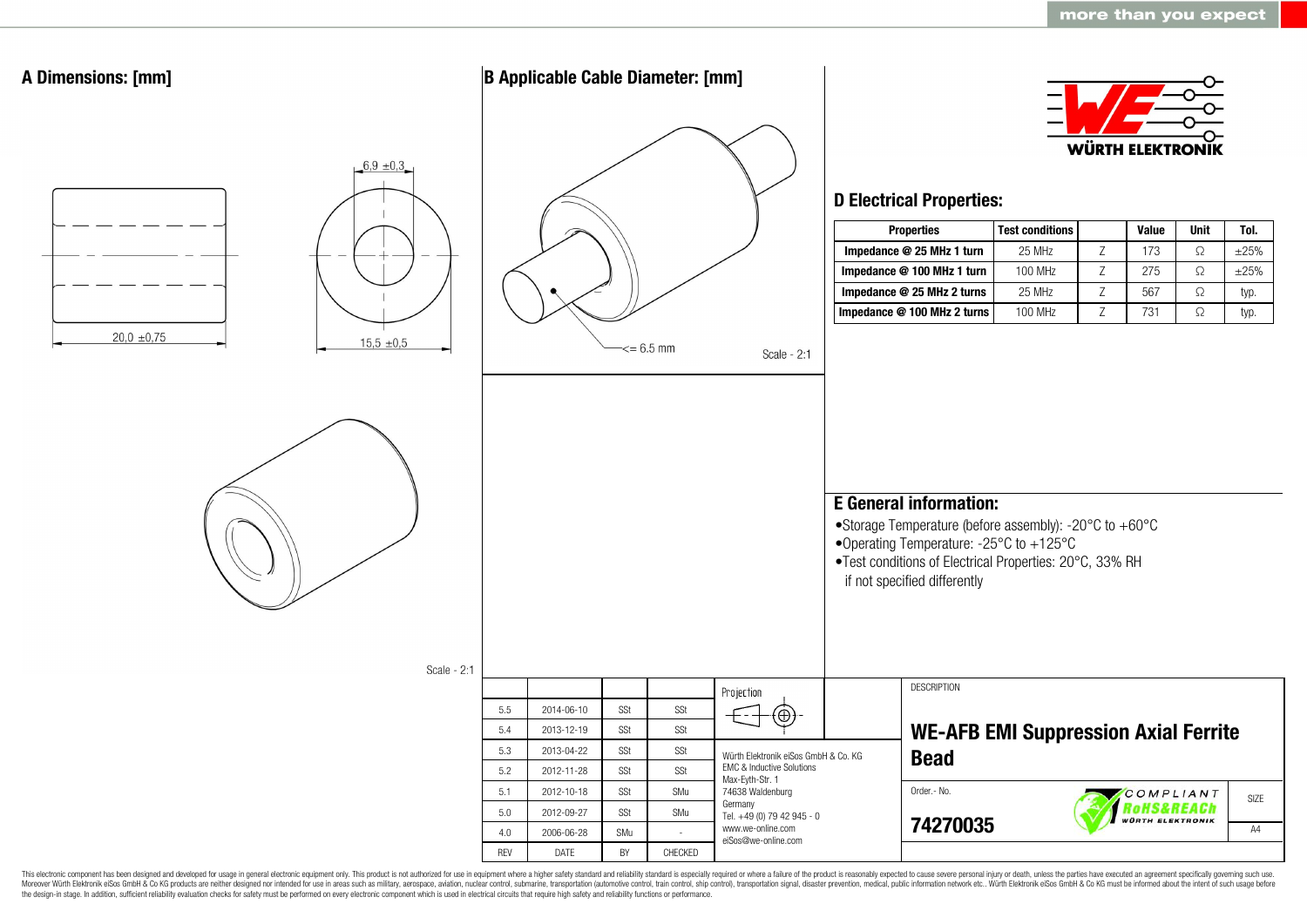

|                       | <b>Properties</b>       |    | <b>Value</b> | <b>Unit</b> | Tol. |
|-----------------------|-------------------------|----|--------------|-------------|------|
| <b>Cable diameter</b> | Cable diameter          |    | $≤ 6.5$      | mm          |      |
|                       |                         |    |              |             |      |
| <b>Ferrite core</b>   | Material                |    | 4 W 620      |             |      |
| <b>Ferrite core</b>   | Initial permeability    | μi | 620          |             | typ. |
| <b>Ferrite core</b>   | Curie temperature       |    | 150          | °C          | typ. |
|                       |                         |    |              |             |      |
| <b>Test cable</b>     | Applicable cable        |    | AWG26        |             |      |
| <b>Test cable</b>     | Applicable cable length |    | 165          | mm          |      |

# **D2 General Properties:**

## **F1 Typical Impedance Characteristics:**



|            |            |           |                | Projection                                              |  | <b>DESCRIPTION</b> |                                                 |                   |
|------------|------------|-----------|----------------|---------------------------------------------------------|--|--------------------|-------------------------------------------------|-------------------|
| 5.5        | 2014-06-10 | SSt       | SSt            | $\bigoplus$                                             |  |                    |                                                 |                   |
| 5.4        | 2013-12-19 | SSt       | SSt            |                                                         |  |                    | <b>WE-AFB EMI Suppression Axial Ferrite</b>     |                   |
| 5.3        | 2013-04-22 | SSt       | SSt            | Würth Flektronik eiSos GmbH & Co. KG                    |  | <b>Bead</b>        |                                                 |                   |
| 5.2        | 2012-11-28 | SSt       | SSt            | <b>EMC &amp; Inductive Solutions</b><br>Max-Eyth-Str. 1 |  |                    |                                                 |                   |
| 5.1        | 2012-10-18 | SSt       | SMu            | 74638 Waldenburg                                        |  | Order .- No.       | COMPLIANT                                       | SI <sub>7</sub> F |
| 5.0        | 2012-09-27 | SSt       | SMu            | Germany<br>Tel. +49 (0) 79 42 945 - 0                   |  |                    | <b>OHS&amp;REACh</b><br><b>WÜRTH ELEKTRONIK</b> |                   |
| 4.0        | 2006-06-28 | SMu       |                | www.we-online.com<br>eiSos@we-online.com                |  | 74270035           |                                                 | A4                |
| <b>RFV</b> | DATF       | <b>BY</b> | <b>CHFCKFD</b> |                                                         |  |                    |                                                 |                   |

This electronic component has been designed and developed for usage in general electronic equipment only. This product is not authorized for use in equipment where a higher safety standard and reliability standard is espec Moreover Würth Elektronik eiSos GmbH & Co KG products are neither designed nor intended for use in areas such as military, aerospace, aviation, nuclear control, submarine, transportation (automotive control), stain control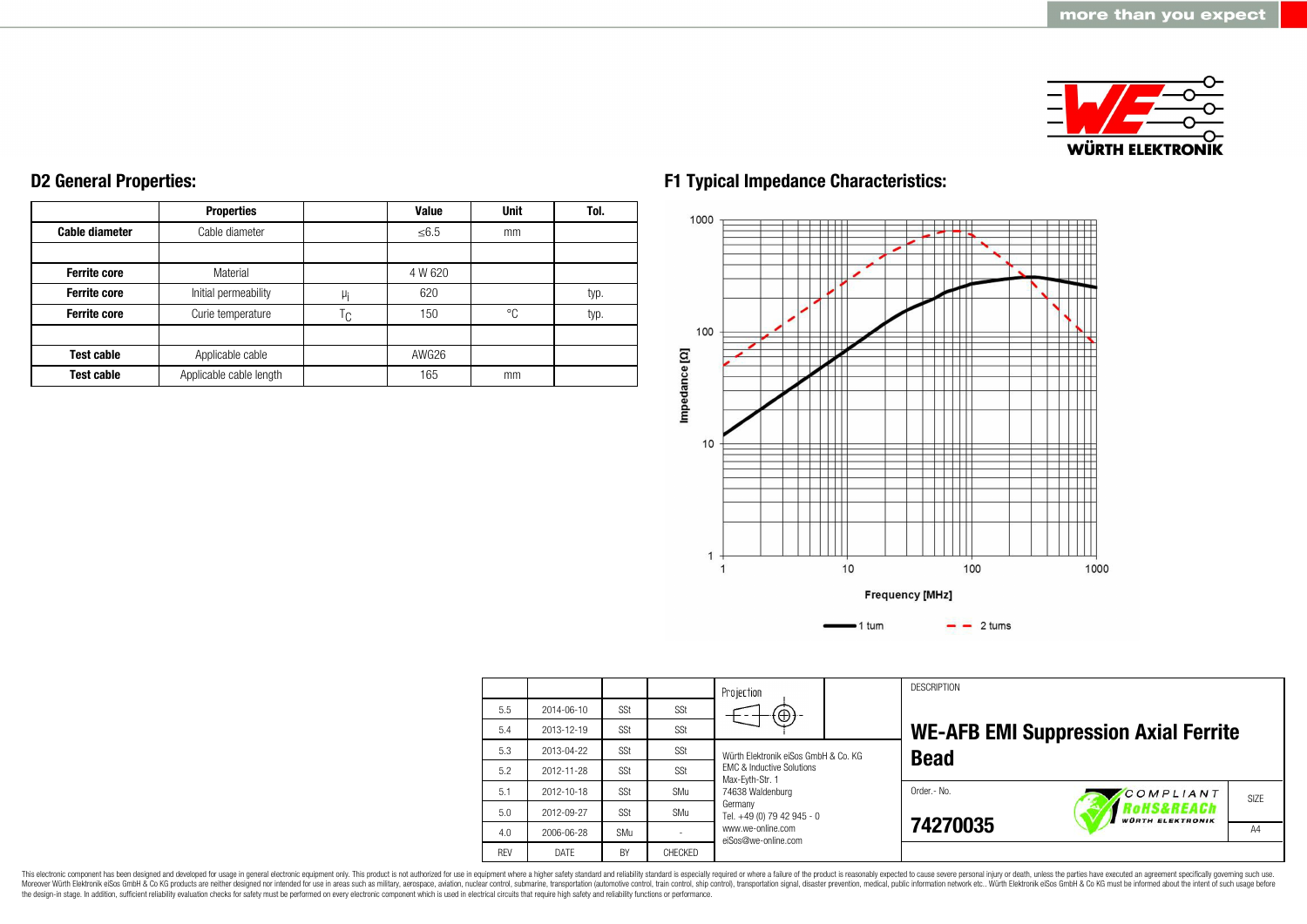### **I Cautions and Warnings:**

### **The following conditions apply to all goods within the product series of WE-AFB of Würth Elektronik eiSos GmbH & Co. KG:**

#### **General:**

All recommendations according to the general technical specifications of the data sheet have to be complied with.

The usage and operation of the product within ambient conditions, which probably alloy or harm the component surface, has to be avoided.

If the product is molded in costumer applications, the molding material might shrink during and after hardening. The product is exposed to the pressure of the molding material with the effect that the ferrite body is possibly damaged by this pressure and so the electrical as well as the mechanical characteristics are endangered to be affected. After the molding material is cured, the ferrite body of the product have to be checked if any reduced electrical or mechanical functions or destructions have occurred.

The responsibility for the applicability of customer specific products and use in a particular customer design is always within the authority of the customer. All technical specifications for standard products do also apply to customer specific products.

Cleaning agents that are used to clean the customer application might damage or change the characteristics of the component or body.

The usage in acidly as well as salted environment can be the reason for oxide (rust) at the surface of the ferrite body, damage or changes at the characteristics of the material. The acidly or salted environment could have a negative effect on the long turn function of the product.

Direct mechanical impact to the product shall be prevented as the ferrite material of the ferrite body could flake or in the worst case it could break.

#### **Product specific:**

Follow all instructions mentioned in the data sheet, especially:

•Violation of the technical product specifications such as exceeding the maximal outer diameter of the cable will void the warranty.

The general and product specific cautions comply with the state of the scientific and technical knowledge and are believed to be accurate and reliable; however, no responsibility is assumed for inaccuracies or incompleteness.



|            |            |            |         | Projection                                                                                                                                                       |  | <b>DESCRIPTION</b> |                                             |                   |  |
|------------|------------|------------|---------|------------------------------------------------------------------------------------------------------------------------------------------------------------------|--|--------------------|---------------------------------------------|-------------------|--|
| 5.5        | 2014-06-10 | SSt        | SSt     | $(\bigoplus)$                                                                                                                                                    |  |                    |                                             |                   |  |
| 5.4        | 2013-12-19 | SSt        | SSt     |                                                                                                                                                                  |  |                    | <b>WE-AFB EMI Suppression Axial Ferrite</b> |                   |  |
| 5.3        | 2013-04-22 | SSt        | SSt     | Würth Elektronik eiSos GmbH & Co. KG                                                                                                                             |  | <b>Bead</b>        |                                             |                   |  |
| 5.2        | 2012-11-28 | SSt        | SSt     | <b>FMC &amp; Inductive Solutions</b><br>Max-Evth-Str. 1<br>74638 Waldenburg<br>Germany<br>Tel. +49 (0) 79 42 945 - 0<br>www.we-online.com<br>eiSos@we-online.com |  |                    |                                             |                   |  |
| 5.1        | 2012-10-18 | SSt        | SMu     |                                                                                                                                                                  |  | Order .- No.       | COMPLIANT                                   | SI <sub>7</sub> F |  |
| 5.0        | 2012-09-27 | SSt        | SMu     |                                                                                                                                                                  |  |                    | oHS&REACh<br><b>WÜRTH ELEKTRONIK</b>        |                   |  |
| 4.0        | 2006-06-28 | <b>SMu</b> |         |                                                                                                                                                                  |  | 74270035           |                                             | A4                |  |
| <b>RFV</b> | DATE       | <b>BY</b>  | CHECKED |                                                                                                                                                                  |  |                    |                                             |                   |  |

This electronic component has been designed and developed for usage in general electronic equipment only. This product is not authorized for use in equipment where a higher safety standard and reliability standard is espec Moreover Würth Elektronik eiSos GmbH & Co KG products are neither designed nor intended for use in areas such as military, aerospace, aviation, nuclear control, submarine, transportation (automotive control), tain control) the design-in stage. In addition, sufficient reliability evaluation checks for safety must be performed on every electronic component which is used in electrical circuits that require high safety and reliability functions